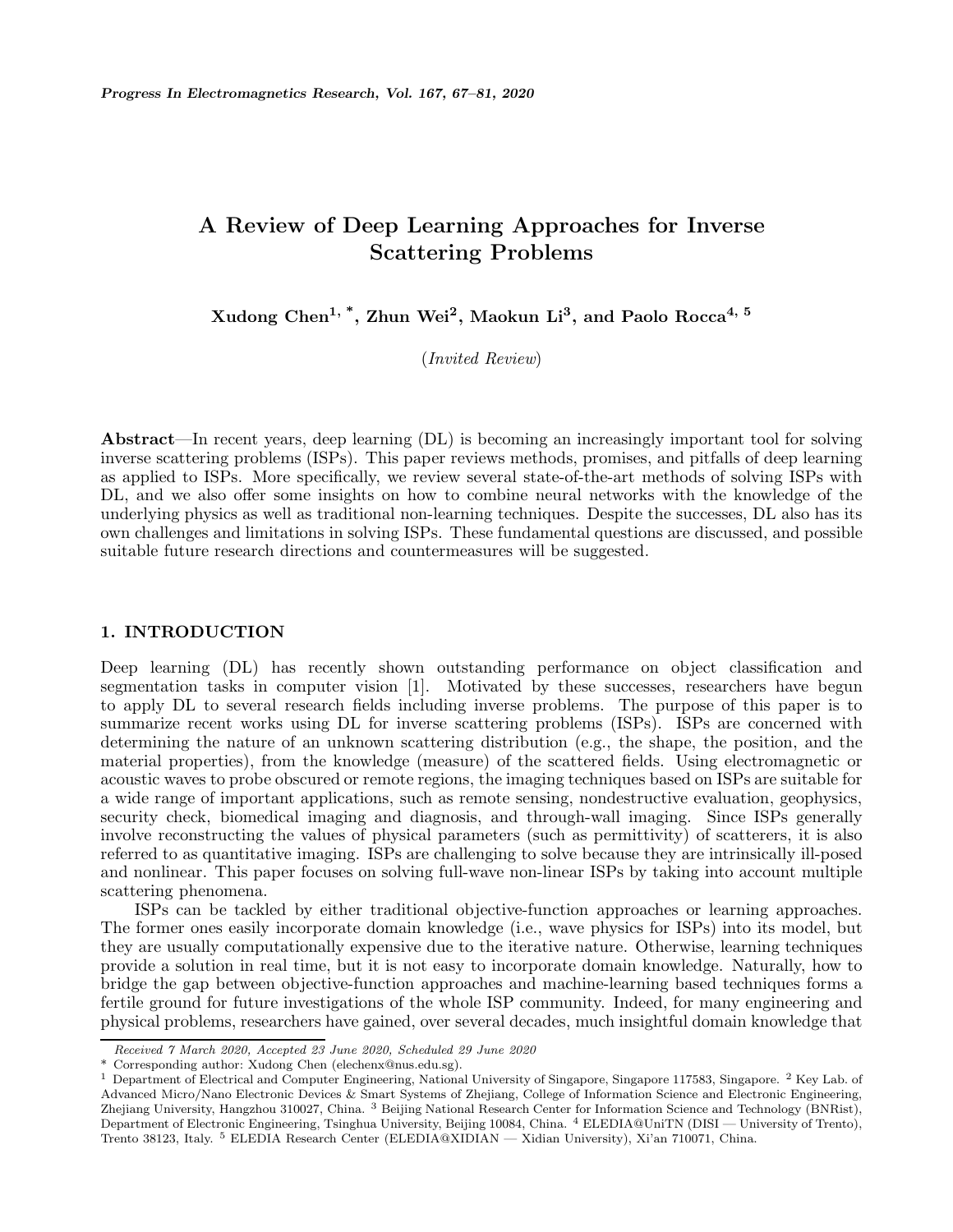has been leveraged on to devise approximate direct inversion models or effective iterative solvers. Thus, to avoid using DL as a purely data-driven black-box solver, it is of paramount importance to address the problem of how profitably combining DL with the available knowledge on underlying physics as well as traditional objective-function approaches. Many research efforts have been made in this direction to achieve real-time quantitative imaging.

This paper discusses DL from the perspective of drawing insights from physics, which helps to avoid a brute-force (or black-box) way of using DL. This perspective is different from other perspectives. For example, [2] and [3] design neural networks (NNs) inspired by optimization algorithms, where iterative optimization algorithms are unrolled and then each iteration is turned into a layer of a network. In [4], many existing effective networks are interpreted as different numerical discretizations of differential equations, [5] finds that there is a close connection between discrete dynamic systems and deep networks with skip connections, and [6] establishes a mathematical foundation for investigating the algorithmic and theoretical links between optimal control and DL. In contrast to the aforementioned perspectives, the physical perspective deploys existing DL networks to solve an equivalent but less challenging problem, such as mapping reformulated inputs to outputs, which is carefully stated by incorporating domain knowledge into DL network. The physical-insight perspective applies not only to ISPs, but also to many other physical regression problems. Indeed, in many real-world applications, data collected by sensors (e.g., optical wave, acoustic wave, microwave wave, electric current/voltage, heat, etc.) are automatically governed by physical laws. Some of these physical laws present well-known mathematical properties (even analytical formulas in some cases), which do not need to be learnt by training with a lot of data. We mention in passing that it is not the purpose of this paper to design a more powerful DL network to solve a general regression problem.

More specifically, this paper reviews methods, promises, and pitfalls of DL as applied to ISPs. We introduce several state-of-the-art methods of solving ISPs with DL, and also offer some insights about how to combine NNs with knowledge of the underlying physics as well as traditional non-learning techniques. Despite the successes, DL also has its own challenges and limitations in solving ISPs. We will discuss these fundamental questions and suggest possible suitable future research directions and countermeasures. We assume that readers are equipped with certain knowledge of DL and this paper will not introduce DL itself in great detail since many references are available (see [7] and the references therein). Moreover, readers are required to have the knowledge of forward problem solvers, but not necessarily in-depth understanding of inverse problems.

# **2. FORWARD AND INVERSE SCATTERING**

The research into an inverse problem requires a deep or fairly good understanding of the corresponding forward problem, regardless whether traditional objective-function approaches or learning approaches are adopted. This section formulates the forward and inverse scattering problems, followed by discussing their underlying physical principles.

Figure 1 shows a schematic diagram of a scattering problem. A scatterer is located in the domain D, referred to as the domain of interest (DOI), and it is illuminated by incoming waves generated by transmitters. In the forward problem, the properties of the scatterer are known, and the goal is to calculate the scattered fields that are measured at an array of receivers located at a surface S. As to the inverse problem, for each illumination, the scattered fields are measured at receivers and the goal is to determine the shape, position, and material of the scatterer from the measured scattered fields.

We consider a two-dimensional (2D) scalar wave scattering problem. In a homogeneous medium background that has permittivity  $\epsilon_0$  and permeability  $\mu_0$ , nonmagnetic dielectric scatterers are located in D and are illuminated by time-harmonic electromagnetic waves. Adopting the time convention  $e^{-i\omega t}$ , we formulate the forward problem as the following source-type integral equations [8],

$$
E^{\mathrm{t}}(\mathbf{r}) = E^{\mathrm{i}}(\mathbf{r}) + k_0^2 \int_D g(\mathbf{r}, \mathbf{r}') J(\mathbf{r}') d\mathbf{r}' \quad \text{for } \mathbf{r} \in D,
$$
 (1)

$$
E^{\rm s}(\mathbf{r}) = k_0^2 \int_D g(\mathbf{r}, \mathbf{r}') J(\mathbf{r}') d\mathbf{r}' \quad \text{for } \mathbf{r} \in S,
$$
 (2)

and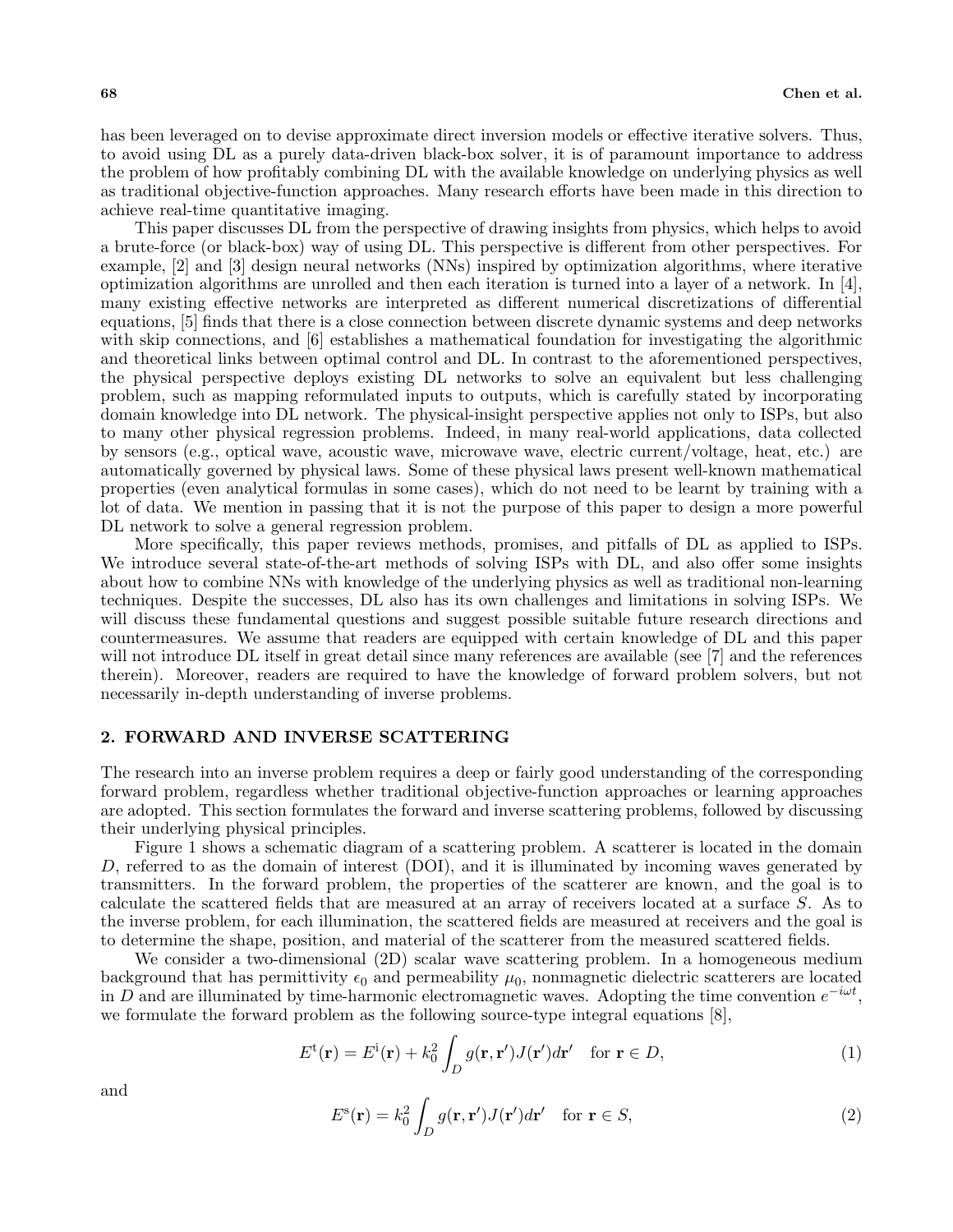

**Figure 1.** Schematic diagram of the forward and inverse scattering problems.

where  $J(\mathbf{r}) = (\epsilon_r(\mathbf{r}) - 1)E^{\dagger}(\mathbf{r})$  is a normalized contrast current density, and  $k_0 = \omega \sqrt{\mu_0 \epsilon_0}$  is the wavenumber of the background medium.  $\epsilon_r(\mathbf{r}) - 1$  is referred to as the contrast and is denoted as  $\chi(\mathbf{r})$ . Equations (1) and (2) can be written in a compact form,

$$
J(\mathbf{r}) = \chi(\mathbf{r}) \left[ E^{\mathbf{i}}(\mathbf{r}) + G_D(J) \right] \quad \text{for } \mathbf{r} \in D,
$$
\n(3)

$$
E^{\rm s}(\mathbf{r}) = G_S(J) \quad \text{for } \mathbf{r} \in S,
$$
\n<sup>(4)</sup>

which are referred to as the state equation and data equation, respectively.

Physically, the scattering process involves three steps: First, incidence, where some external sources generate an incident wave to illuminate the scatterer; Second, wave-matter interaction, where contrast current is induced in response to the incident field; Third, reradiation, where induced contrast current radiates as a passive source, also known as a secondary source, to generate scattered fields that are collected at receivers. It is clear that the first step involves  $E^i(\mathbf{r})$ , which is independent of the contrast  $\chi(\mathbf{r})$ . The second step depends on  $\chi(\mathbf{r})$ , as shown in Eq. (3). Nevertheless, the operator  $G_D$  itself is independent of  $\chi(\mathbf{r})$ . The third step involves the radiation operator  $G_S$ , which is independent of  $\chi(\mathbf{r})$ . The above analysis shows that  $E^i(\mathbf{r})$ ,  $G_S$ , and  $G_D$  are independent of the contrast  $\chi(\mathbf{r})$ , which is the unknown parameter to be recovered in ISPs. Thus, when we apply DL to solve ISPs, it is of paramount importance to fully exploit the domain knowledge provided in the first  $(E^i(\mathbf{r}))$  and third  $(G_S)$  steps, as well as partially in the second step  $(G_D)$ .

# **3. OBJECTIVE-FUNCTION AND LEARNING APPROACHES**

To present objective-function and learning approaches for solving ISPs, it is more convenient to present them for solving more general inverse problems. Suppose that we want to determine the model parameters, denoted as  $x$ , that produce the data  $y$  that is the observation we have recorded. Inverse problems consist of looking for the model parameters x such that  $y = f(x)$ , where f is the forward map. The space of model parameters is denoted by  $\mathcal X$  and the space of data is denoted by  $\mathcal Y$ .

#### **3.1. The Two Approaches**

The objective function approach, also known as model-based approach, fully exploits the forward model f and recovers an estimate of x from y by solving a minimization problem,

$$
f_{obj}^{-1}(y) := \underset{x}{\text{argmin}} \; mis\{f(x), y\} + R(x), \tag{5}
$$

where *mis*:  $\mathcal{Y} \times \mathcal{Y} \to R^+$  is an appropriate measure of mismatch in the data domain, and  $R: \mathcal{X} \to R^+$  is a regularization functional that incorporates our prior knowledge of  $x$ . For a nonlinear inverse problem, Eq. (5) is usually solved by iterative methods, and in some cases it can be converted to an approximate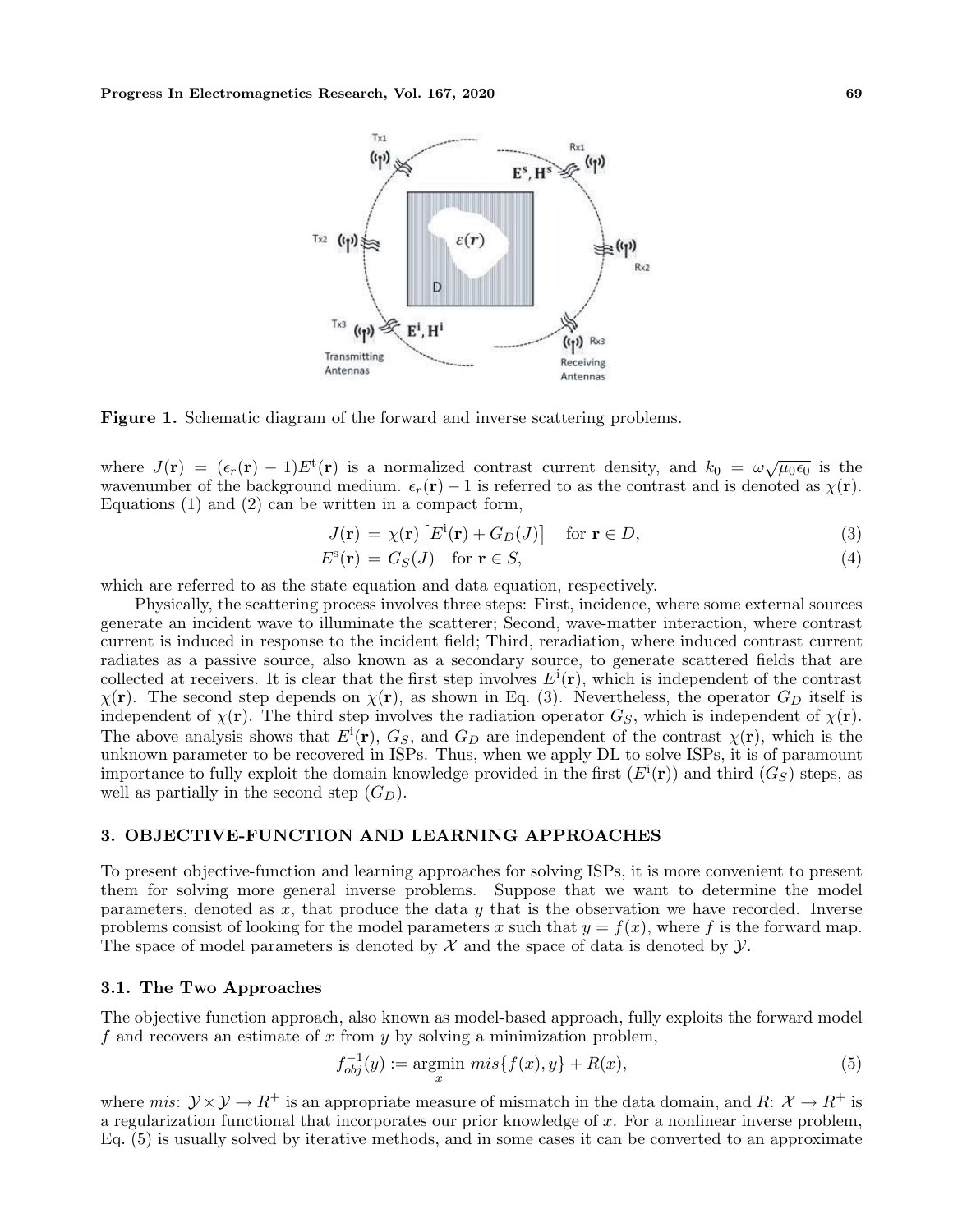direct inversion model. The minimizer of Eq. (5) is the solution provided by the objective function approach.

The learning approach, also known as data-driven approach, solves inverse problems by processing large amount of available data, without exploiting the corresponding forward mapping. The learning approach for inverse problems usually falls into the category of supervised learning, where a training set of ground-truth model parameters and their corresponding measurements,  $\{(x_n, y_n)\}, n = 1, 2, \ldots, N$ , is known. A learning architecture  $F_{\theta}$  is first selected, which is equipped with a set of tunable parameters θ in the space of Θ (i.e., θ ∈ Θ). The implementation of learning approach consists of the training stage and the testing stage. In the training stage, the parameters  $\theta$  are "learnt" by solving a regression problem,

$$
f_{learn}^{-1}(y) := F_{\theta}(y), \text{ with } \theta \text{ being argmin} \sum_{n=1}^{N} mis\{F_{\theta}(y_n), x_n\} + R(\theta), \tag{6}
$$

where mis:  $\mathcal{X} \times \mathcal{X} \to R^+$  is an appropriate measure of mismatch in the space of model parameter and R:  $\Theta \to R^+$  is a regularization functional to avoid overfitting. In practice, mis is usually chosen as pixel-wise mean squared error (MSE). The minimizer of Eq. (6) finalizes the neural network  $F_{\theta}$ , which is then used in the testing stage to quickly generate the prediction  $F_{\theta}(y)$  as the final result provided by the learning approach.

Some comments on the aforementioned two approaches are made as follows:

First, for a nonlinear inverse problem, the objective function approach usually minimizes Eq. (5) in an iterative manner. The so-obtained output x can be interpreted as an implicit inverse  $f^{-1}(y)$  of the original forward operator  $f$ . In comparison, the learning approach can be interpreted as an approximate explicit inverse of  $f$ , where the parameters contained in the formula of the explicit inverse are obtained by fitting large amount of training data.

Second, the learning approach shifts the computational burden to the learning stage whereas the testing stage is computationally efficient. In comparison, the objective function approach relies on optimization algorithms, which solve problems iteratively and are computationally demanding.

Third, it is straightforward for the objective function approach to incorporate prior or domain knowledge into the solution of an inverse problem, whereas it is generally hard to explicitly incorporate such domain knowledge into a learning architecture.

Fourth, in light of the second and third points, how to bridge the gap between objective-function approach and machine-learning approach forms a fertile ground for future investigation. It is important to solve the question of how best to combine NNs with domain knowledge as well as direct and iterative inversion techniques, with the purpose of reducing or relieving the burden on the NNs to learn the well-known physics of the forward model.

Fifth, there is not a strict borderline between the two approaches. In fact, from the mathematical point of view, the objective function formulation (5) can be treated as a special case of the learning formulation (6), where the size of training data N is zero,  $\theta = x$ , and  $R(\theta) = mis{f(x), y} + R(x)$ .

#### **3.2. Deep Learning Architectures**

A DL neural network consists of a stack of layers, each of which transforms its input to a new representation that is then used as input to the next layers. Each layer is composed of multiple neurons. There is a vast variety of network architectures, such as fully connected neural network, also referred to as the multilayer perceptron (MLP), convolutional neural network (CNN) (including many variants, such as the U-Net, which is an encoder-decoder CNN with skip connections), recurrent neural network (RNN), generative adversarial network (GAN), long-short term memory network (LSTM).

In solving ISPs, most commonly adopted learning architectures are CNN and MLP. These two types of architectures share two similarities. First, the outputs of neurons in one layer are linearly fed to the neurons of the next layers via weights and biases, which are the parameters  $\theta$  presented in Eq. (6). Second, the linearly transformed input into each neuron undergos an element-wise nonlinear operations, which is referred to as the activation function, an example of which is the ReLU (Rectified Linear Unit). The key difference between MLP and CNN lies in how the neurons in a layer are connected to the neurons in the next layer. In MLP, each neuron in a layer is connected to all neurons in the next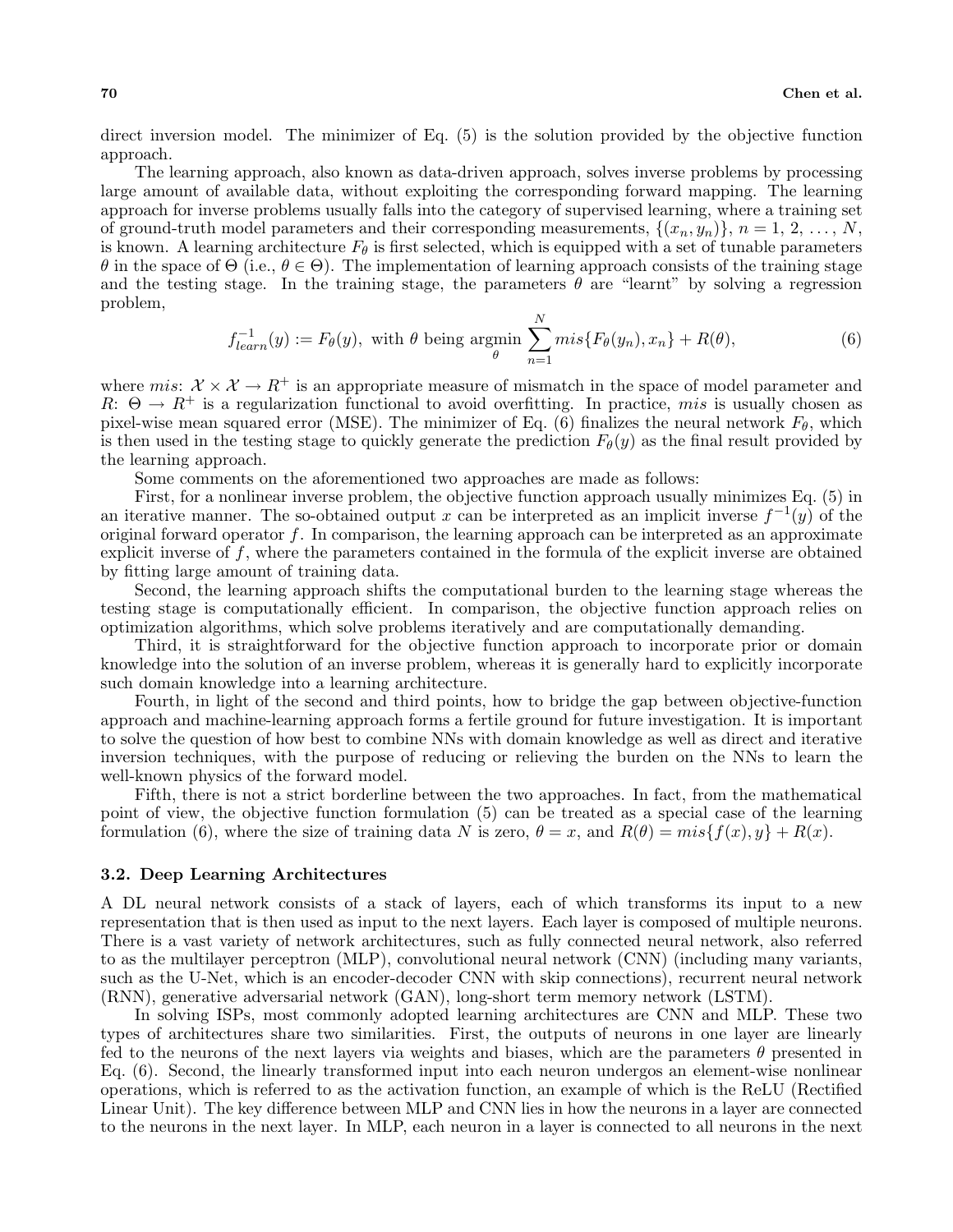layer. In comparison, the layer-to-layer connection in CNN is by convolution, which is a local operation. Although theoretically MLP is able to approximate any continuous functions arbitrarily well, it is not suitable to large scale problems due to exceedingly large amount of parameters as a consequence of full connection between layers. In contrast, CNN has much fewer parameters and is more suitable for large scale problems, in particular in dealing with images and videos.

Many aspects of DL architecture are out of the scope of this paper, such as how to choose the number of layers, as well as the number of neurons in each layer, what filter sizes are typically used, how many training data are sufficient, how to obtain training data, how to increase the training set size, and why the stochastic gradient descent (SGD) is popular in minimizing the cost function. Interested readers are referred to [7, 9, 10] and the references therein.

Learning approaches have not yet had the profound impact on inverse problems as they have had for object classification [9]. When we solve ISPs, which are a regression task, special caution must be taken when choosing DL architectures. Architectural choices that work well for a classifier task might be ineffective for solving a regression task.

### **4. DL APPROACHES FOR ISPS**

Although the development of regression techniques based on DL is at the beginning, many research works have been recently carried out in solving ISPs. This review article focuses on DL inversion algorithms for solving ISPs, but it is worth quickly reviewing how early-stage neural networks, which are referred to as shallow NNs in [11], are deployed for such a task.

The early attempts to solve ISPs with shallow NNs have been concerned with the parametric inversion of scatterers. The parameters are of small-size, such as positions, geometries, and homogeneous dielectric properties, mainly due to the limited layer in NN architectures. The training data set consists of scattered field information as the input of network and the ground-truth scatterer as the output. Although it costs plenty of time for NN in the training stage, the trained network is able to solve typical ISPs in real time.

The fully connected NN with one hidden layer is applied in [12] to the detection of cylindric objects inside a given domain of interest, retrieving their geometric and electrical characteristics. The radial basis function neural networks (RBFNNs), with a Gaussian kernel, are adopted in [13] to solve an ISPformulated microwave medical imaging problem, i.e., to estimate the position and the size of proliferated marrow inside the bone of a limp. The problem of buried object detection is recast into a regression estimation one and successively solved by means of a support vector machine (SVM) in [14]. A support vector regression (SVR) algorithm is performed in [15] to achieve real-time retrieval of the characteristics of a defect with eddy current testing in a nondestructive testing framework.

Thanks to the rapid evolution in the field of artificial intelligence, NNs have evolved into the stage of DL, where much deeper and consequently more powerful networks are used. With DL, a more versatile pixel-based learning approach for inverse problems becomes possible, where unknowns are represented by pixel basis instead of by a few parameters. To apply DLs to solve ISPs is an attractive and fast-developing research area, since real-time quantitative imaging is desirable in many real-world applications. Roughly speaking, DL approaches for such a task can be categorized into four types.

#### **4.1. Direct Learning Approach**

The first type is a direct learning approach that directly reconstructs the contrast of scatterer from measurement of scattered field. This type of learning method has to spend unnecessary computational cost to learn well-known wave physics and thus it is able to reconstruct only very simple scatterers. This approach, also referred to as the fully learned reconstruction, works basically as a black box. While the effort required from DL users is minimum, the task for NN itself is heavy.

CNNs are directly applied in [16] to the diagnostic of a dielectric micro-structure, which consists of a finite number of circular cylinders with a fraction of wavelength radius that are set parallel to and at sub-wavelength distance from one another. The aim is to characterize this micro-structure, like positions of rods or their absence, and in effect to map their dielectric contrasts. In [17], parameters of dielectric cylinders, including coordinates of the cylinder center, its radius and the dielectric properties,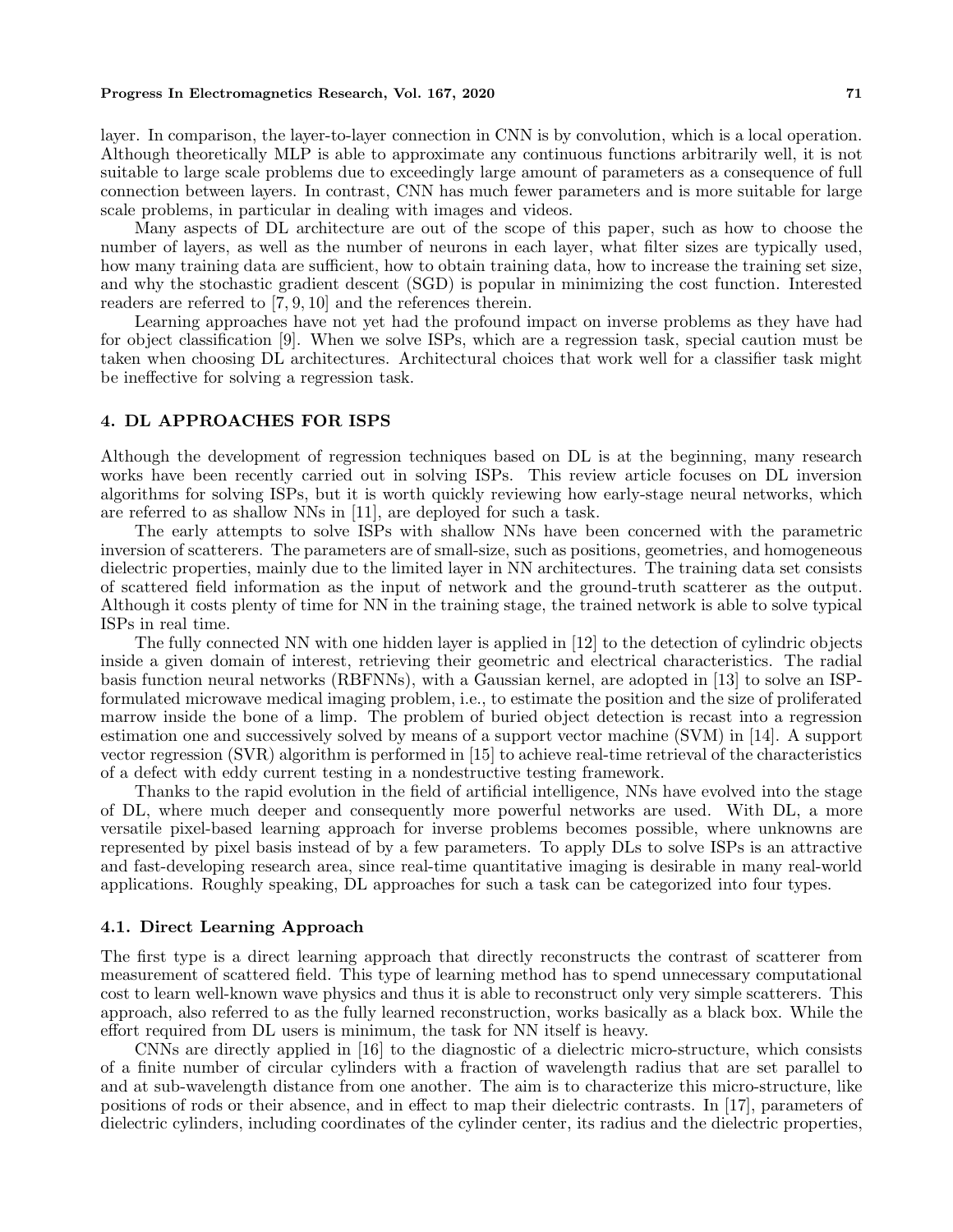are directly estimated from the magnitude of total field by using both MLP and CNN. In [18], for the purpose of comparing with physics-assisted learning approach, a direct inversion scheme (DIS) is performed. In [19], a two-step machine learning approach is proposed. The first step employs original scattered fields as the input and the ground-truth contrast of scatterer as the output. In the second step, the previously obtained contrasts are fed as input into a complex-valued deep residual CNN to refine the reconstruction of images.

The last paragraph of Section 2 suggests that an effective DL algorithm should fully exploit the domain knowledge provided in the first  $(E^i(\mathbf{r}))$  and third  $(G_S)$  steps, as well as partially in the second step  $(G_D)$ . However, it is clear that direct learning approaches use none of them. Physically, NNs have to implicitly learn the positions of receivers as well as the spatial distribution of incidence fields, both of which are however known parameters.

#### **4.2. Learning-Assisted Objective-Function Approach**

The second type still solves ISPs in the framework of traditional objective function approach but employs NNs to learn some components of iterative solvers. This design combines many of good aspects of both the objective-function and learning-based approaches.

The supervised descent method (SDM) is applied in [20] to tackle microwave imaging, which updates the inversion models using the descent directions collected from the training stage. The whole inversion process is divided into two stages: offline training and online prediction. In the first stage, it learns the average descent directions from a training set. In the second stage, unknown parameters can be updated through the pre-learned descent directions together with the data misfit. Because the training set is generated according to prior information, this scheme enables us to incorporate prior information in a more flexible manner. Since this method does not require computing partial derivatives, the computational cost is reduced. Mathematical perspectives of learning gradient are presented in [21].

Another strategy is to apply DL to generate good initial guesses for existing ISP inversion models. In [22], a CNN is designed and trained to learn the complex mapping function from magnetic resonance (MR) T1 images to dielectric images. The predicted dielectric images by the CNN are then used as the starting image for the microwave inverse scattering imaging as a physics-based image refinement step. In [23], a CNN, named CS-Net, is first proposed to be trained to predict a good estimate of the total contrast source, i.e., the  $J(r)$  in Eqs. (3) and (4). Then, an existing iterative optimization procedure refines the contrast source estimate obtained at the output of CS-Net. It is important to highlight that the input and output of the CS-Net are the contrast source  $J(\mathbf{r})$ , instead of the original target parameter, the contrast  $\chi(\mathbf{r})$ . The input is chosen as the signal-subspace component of the total contrast source, motivated by the subspace-based optimization method (SOM) [24]. The output of CS-Net is the total contrast source. This CNN in fact implicitly learns the noise-subspace components of the radiation operator. The combination of the strengths of both objective-function and learningbased approaches enable this algorithm to recover high permittivity scatterers, i.e., able to tackle more challenging nonlinear problems.

Since the aforementioned methods eventually solve ISPs by objective-function approaches, the requirement on the learning effect of NNs is naturally not stringent.

#### **4.3. Physics-Assisted Learning Approach**

The third type solves ISPs using NNs by incorporating domain knowledge together with its mathematical implementation into either the input of NNs or internal architecture of NNs.

Many efforts have been made in deploying domain knowledge to generate an approximate inverse (such as back-propagation), i.e., a reasonably good estimate of the contrast, and then the estimated contrast and ground-truth contrast are chosen as the input-output pair of NNs. Thus, the learning process is simplified by transferring the inputs of NNs from the measurement domain to the contrast domain. Since the estimated contrast that is the input of NNs is a kind of low-resolution version of the ground-truth contrast that is the output of NNs, vastly-available existing NN techniques for image processing that have accumulated in past decades can be directly used. For example, the U-Net CNN inserts a skip connection from the input of the NN to its output layer. This feature is particularly well suited to image restoration problems, when the input and output images share very similar contents.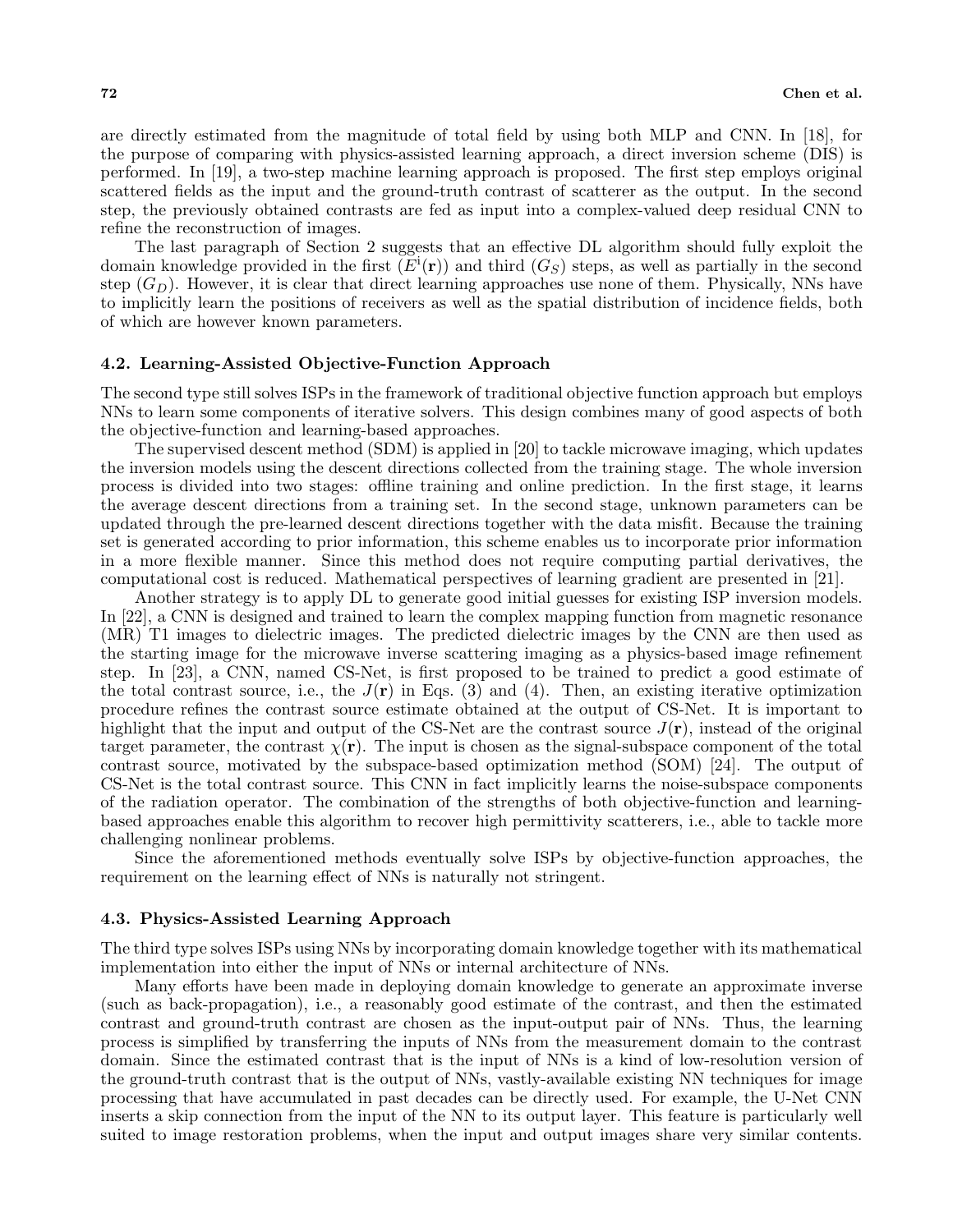The U-Net learns to predict the missing high-frequency components from the low-resolution image instead of an entire new mapping function from the low-resolution to the high-resolution image. That is why the U-Net architecture is widely used in solving ISPs. In the U-Net architecture of [25], the input consists of two channels for the real and imaginary parts of the back propagated (BP) lowresolution estimation. The output is a single image of the scattering potential (which is equivalent to the contrast, up to a constant factor). The BP scheme (BPS) presented in [18] also adopts the U-Net, with BP estimation as the input. In [26], the connection (or analogy) between conventional iterative inverse-scattering algorithms and DNNs has been profitably investigated to develop the "deepNIS" DL network, which is based on three cascaded CNNs that process a BP-generated image to determine a fineresolution guess of the dielectric distribution. The performance of DeepNIS is further evaluated in [27] by several proof-of-concept numerical and experimental demonstrations. In [28], a three-dimensional (3D) electromagnetic ISP with layered media background is solved by using a 3D U-Net, where the input is generated in a two-step procedure: the Born approximation (BA) inversion first yields the preliminary 3D model parameter distribution that is further refined by the Monte Carlo method (MCM). In [29], the input to CNN is the image of the complex tissue permittivity obtained by the contrast source inversion (CSI) [30], a popular iterative objective-function approach solver of ISPs, whereas the CSI has utilized ultrasound-derived tissue regions as prior information. The dominant current scheme (DCS) presented in [18] yields a better estimate of the contrast than the BPS does, using the concept of dominant contrast current. The U-Net is used to learn the difference between the input contrast and the output contrast.

Physical knowledge and its mathematical properties can also be exploited to design desirable architecture of NNs. In [31], the NN still provides a map between the scatterers and the scattered field, but it introduces a novel switching layer with sparse connections. The new NN architecture, named the SwitchNet, uses far fewer parameters and facilitates the training process. The model is motivated by the Born approximation and is designed for far-field placement of transmitters and receivers. The paper carefully analyzes the inherent low-rank structure of the scattering problems, which motivates the introduction of a novel switching layer with sparse connections. It is pointed in [31] that if a NN still provides a map between the scatterers and the scattered field, then a typical CNN with local connections is usually inapplicable since a scatterer has a global impact on the scattered wave field.

For physics-assisted learning approaches, the properties of  $E^i(\mathbf{r})$ ,  $G_S$ , and  $G_D$  have been used, to a certain degree, to generate the input to NNs or to design internal architecture of NNs.

# **4.4. Other Approaches**

In [32], an induced current learning method (ICLM) is designed, which consists of several strategies to incorporate physical expertise inspired by traditional iterative algorithms into the NN architecture. Inspired by contrast-source type iterative inversion solvers, it reformulates the problem to estimating contrast current  $J(\mathbf{r})$  from the major part of itself  $J^+(\mathbf{r})$  together with electric field  $E^i(\mathbf{r})$  +  $G_D(J^+)$ . The output contrast current  $J(\mathbf{r})$  is further processed to generate the contrast by  $\chi(\mathbf{r}) =$  $J(\mathbf{r})/[\overline{E}^i(\mathbf{r})+G_D(J)]$ . Inspired by the effects of basis-expansion on decreasing the difficulties in solving ISPs, it defines a combined loss function in a cascaded end-to-end (CEE) network with multiple labels to guide the learning process gradually and to decrease the nonlinearities of ISPs. Finally, inspired by the SOM, where the minor part of the induced current is chosen as unknowns, skip connections are added to link some specific layers so that the network is able to focus on the learning of minor part of induced current  $J(\mathbf{r}) - J^+(\mathbf{r})$ . The ICLM has made good use of  $E^i(\mathbf{r})$ ,  $G_S$ , and  $G_D$  to a deeper degree and outperforms the DCS proposed in [18].

A time-domain acoustic wave ISP is solved in [33], which develops a theory-designed RNN. It finds that training such a network and updating its weights amount to a solution of the ISP and the process is equivalent to a gradient-based full-waveform inversion. The trainable weights in the RNN are chosen to be velocity parameters, which can be considered as acoustic counterpart of  $1/\sqrt{\epsilon_r}$ , up to a constant factor.

A summary of papers that solve inverse scattering problems using deep learning schemes is provided in Fig. 2.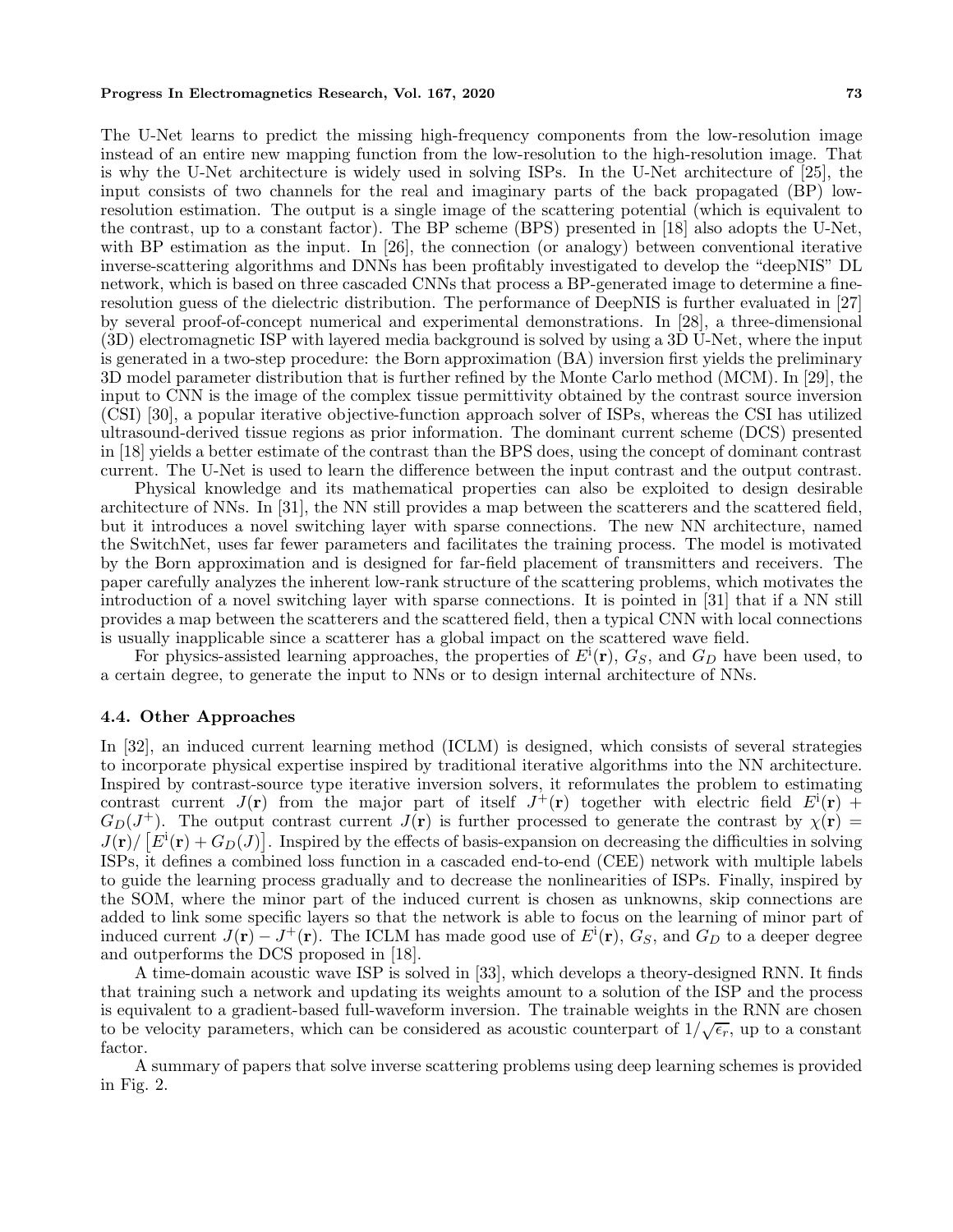

**Figure 2.** A summary of papers that solve inverse scattering problems using deep learning schemes. Note that [32] and [33] that belong to "other approaches" are not listed in the figure.

# **5. RECONSTRUCTION EXAMPLES**

We present some reconstruction results using DL in this section. We test the performances of the DIS, BPS, and DCS that are proposed in [18]. The U-Net architecture, shown in Fig. 3, is adopted that consists of a contracting path (left side) and an expansive path (right side). The contracting path is a down-sampling process, consisting of repeated applications of  $3 \times 3$  convolutions, batch normalization  $(BN)$ , and ReLU, then followed by a  $2\times 2$  max pooling operation. The expansive path is an up-sampling process, where a  $3 \times 3$  upconvolution replaces the max pooling operation in contracting path. For DCS, the number of output channels  $N_{out}$  is equal to the number of incidences and the average of the outputs for all incidences is chosen as the final result.

The various parameters of ISP are as follows. The DOI is with the size of  $2 \times 2$  m<sup>2</sup> that is discretized into  $64 \times 64$  pixels. There are 16 line sources and 32 line receivers uniformly distributed on a circle of radius 3 m, which operate at 400 MHz. Scattering data are synthetically generated from 500 different scatterers, among which 475 are used to train DL networks and 25 are used to test the trained networks.

The first example considers a set of cylinders with random relative permittivity, radius, number, and location. The number of randomly generated cylinders is between 1 and 3 and the radii are between 0.15 and 0.4 m. Overlapping between cylinders is allowed so that the scatterers present sufficient complexity. The relative permittivity is set between 1 and 1.5. Scattered data are contaminated with 5% Gaussian noise. Fig. 4 presents reconstructed relative permittivity profiles of four representative tests, where we see that DIS can reconstruct only very simple profiles and the reconstructed profiles do not present sharp boundaries. In comparison, both BPS and DCS obtain satisfying results for all test cases. The reconstruction results obtained by different DL schemes can be quantitatively evaluated by the relative error that accounts for the normalized overall mismatch in all pixels. In this example, the relative error of DIS, BPS, and DCS is 5.8%, 1.7%, and 1.8%, respectively.

In the second example, the scatterers are modeled by the MNIST database, which is a widely used database of handwriting digits. We aim to quantitatively reconstruct the profile where the scatterers are represented by the digits. As shown in the first row of Fig. 5, some representative scatterers are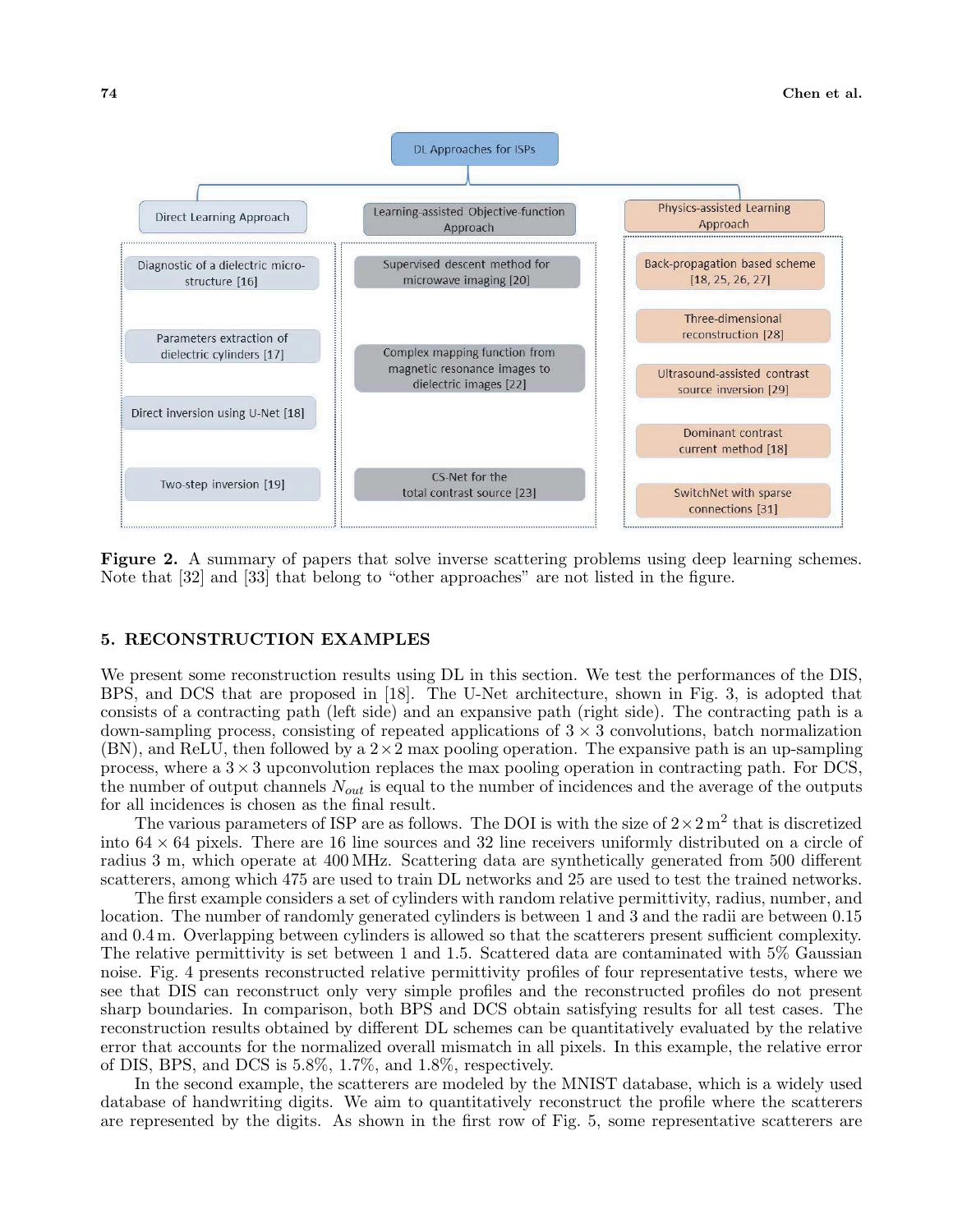

**Figure 3.** The U-Net architecture is adopted to test the performance of three ISP DL schemes: DIS, BPS, and DCS. (Reproduced with permission from [18]).



**Figure 4.** Reconstructed results for the case of random cylinders. The columns from the left are the ground-truth images and reconstructed images by the DIS, BPS, DCS DL schemes and an iterative method (SOM) for four representative profiles. (Reproduced with permission from [18]).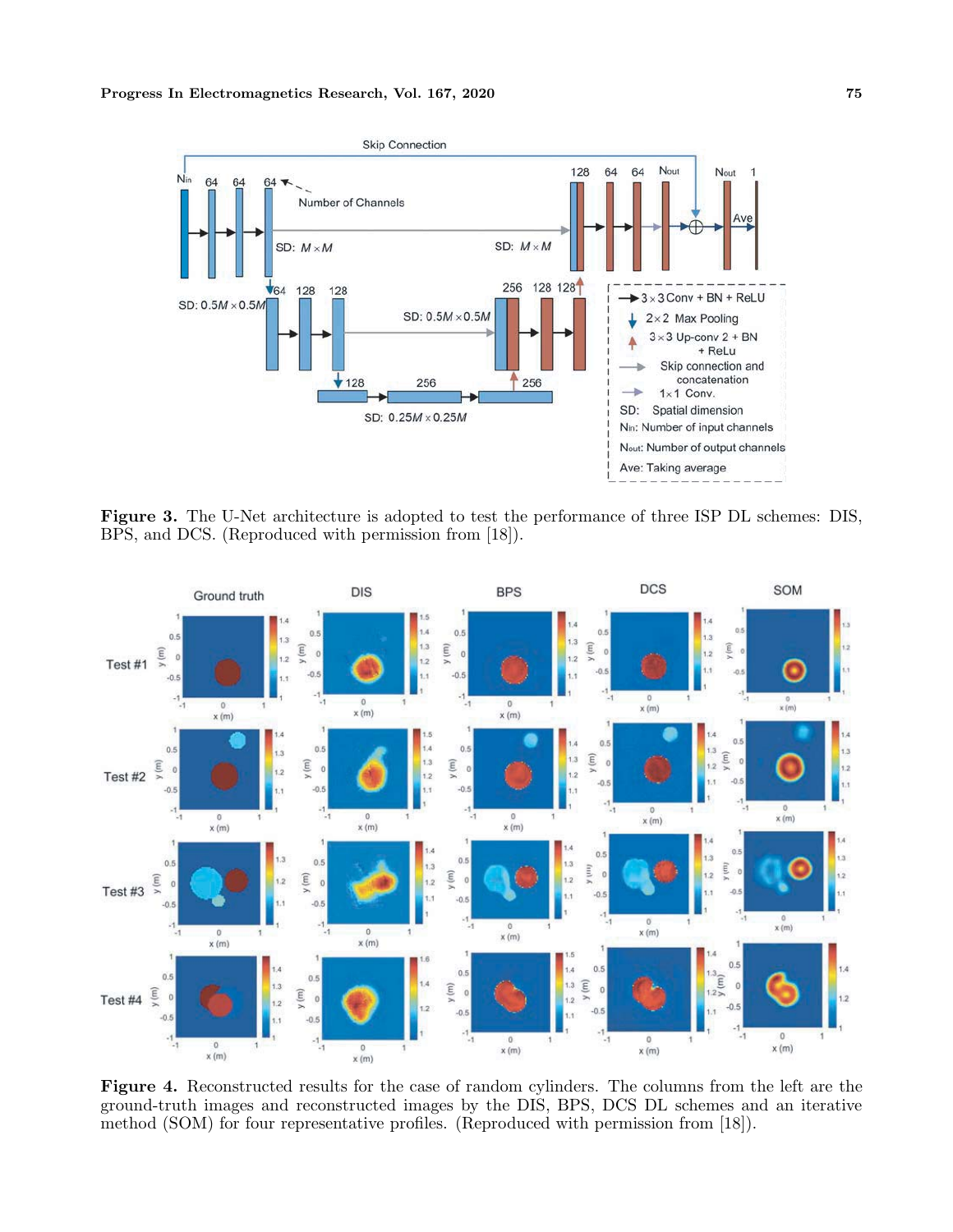

**Figure 5.** Reconstructed results for the case of MNIST database. The rows from the top are the ground-truth images and reconstructed images by the BPS, DCS, and SOM for six representative profiles.(Reproduced with permission from [18]).

set to be dielectric with a random relative permittivities between 2 and 2.5. The DIS fails for these complex scatterers, and thus the results are excluded from Fig. 5. We see that both BPS and DCS are able to reconstruct the profiles with satisfying results, but DCS seems to slightly outperform BPS. The relative error of BPS and DCS is 11.4% and 9.7%, respectively.

To test the generalization ability of trained DL network, we use the network trained with circular cylinders (in the first example) to test the MNIST profiles (in the second example), noting the differences between the two sets in terms of both the shapes and ranges of relative permittivities. The reconstructed results, displayed in Fig. 6, show that in spite of the degradation compared with the results obtained in the second example, BPS and DCS are still able to provide qualitatively satisfying results, i.e., the size, shape, and position of scatterers generally agree with the ground truth.



**Figure 6.** A test for generalization, where the network trained with circular cylinders is used to test the MNIST database. (Reproduced with permission from [18]).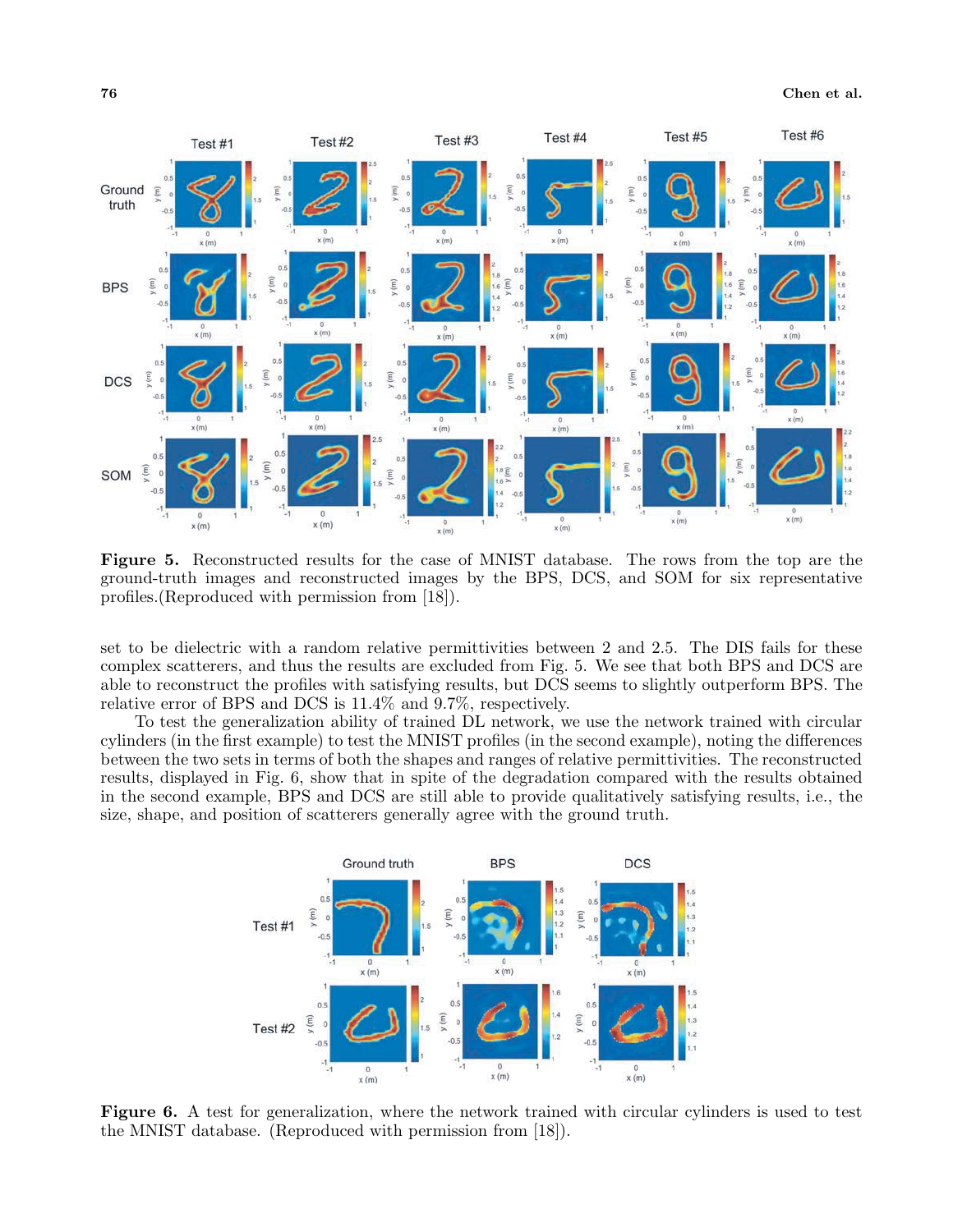We also test the performance of BPS and DCS using the experimental data measured at Institute Fresnel. For the two-circle scatterer depicted in Fig. 7, the reconstructed relative permittivity profiles from BPS and DCS at both 3 and 4 GHz are shown in Fig. 8, which shows that DCS has a better performance compared with BPS.



Figure 7. The ground-truth profile of "FoamDielExt" for experimental verification. The details of experimental setup can be found in [18] and references therein. (Reproduced with permission from [18]).



**Figure 8.** Reconstructed results of the "FoamDielExt" profile for (a) BPS and (b) DCS at (left) 3 GHz and (right) 4 GHz. (Reproduced with permission from [18]).

In all aforementioned results, we used a personal computer with CPU (3.4-GHz Intel Core i7 Processor and 16-GB RAM) and the running time is less than one second for testing. The time spent on both training and testing can be significantly reduced by GPU calculation.

# **6. DISCUSSIONS AND CONCLUSIONS**

ISPs have been already an active research topic for a long time before DL emerges as a powerful technology. Over several decades, researchers have gained much insightful domain knowledge that has been leveraged on to devise approximate direct inversion models or effective iterative solvers. Thus, we should avoid using DL as a purely data-driven black-box solver, otherwise NNs have to spend unnecessary cost to train and learn well-know underlying wave physics. We should extract out as much as possible what we ourself can do by leveraging insightful domain knowledge and leave the remaining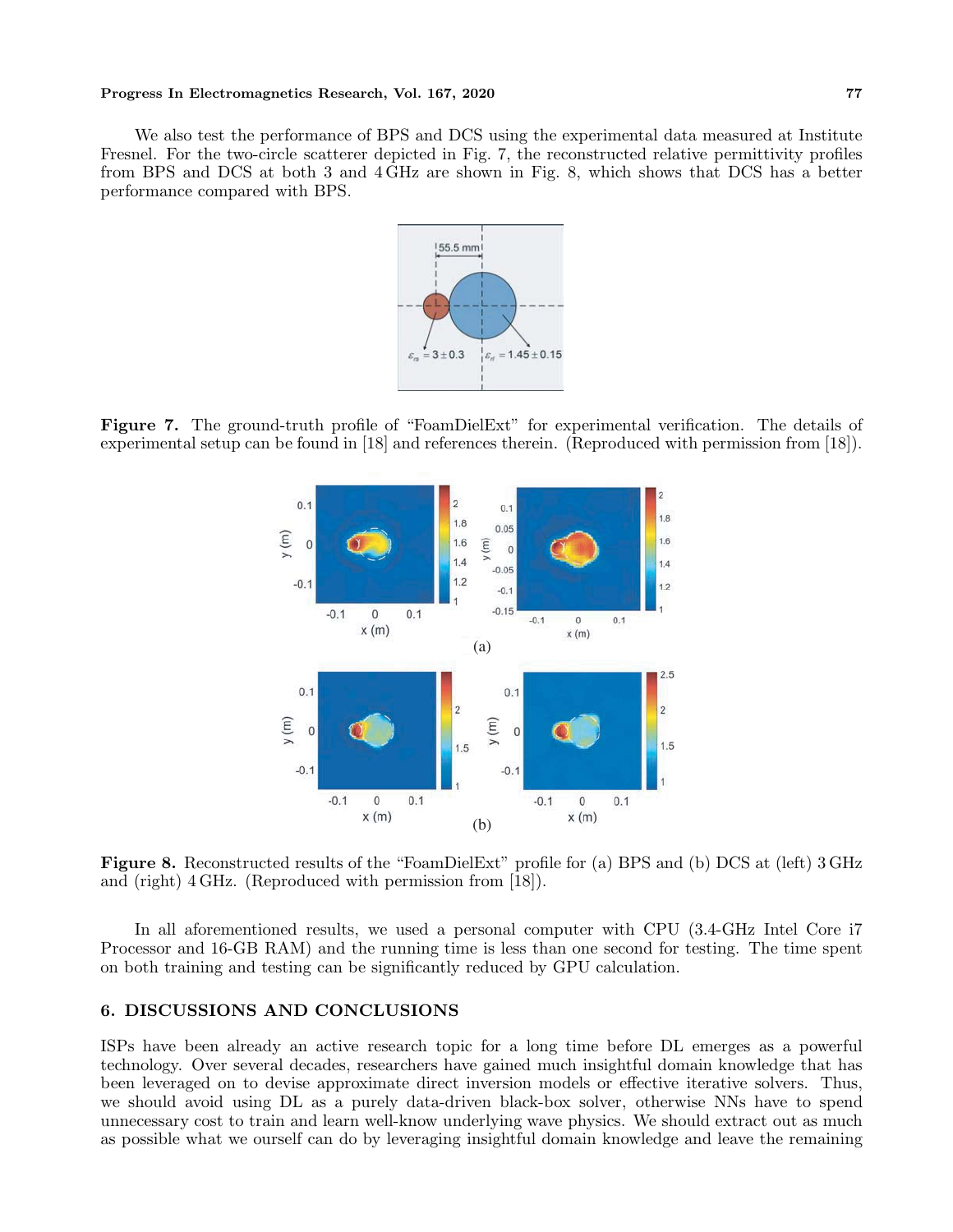to NN. For researchers in electrical engineering, existing NN architectures are often directly adopted to solve ISPs. In this case, it is crucial to design the input and output of NNs since the mathematical property of the mapping function from the input to output determines whether we pass a difficult or easy task to NNs. Roughly speaking, if the output depends in a much less nonlinear way on the input, then the learning task for NNs will be easier. It is important to stress that designing effective inputs and outputs of NNs needs a fairly good understanding of the corresponding forward problem. Many research efforts have been made in these directions in order to solve ISPs efficiently in terms of speed, accuracy, and robustness, i.e., achieving real-time high-quality quantitative imaging.

Despite the preliminary successes in solving ISPs, DL also poses its own challenges and limitations. We will discuss these fundamental questions and suggest possible future research directions and countermeasures.

#### **6.1. Limitations**

While NNs have been revolutionary tools for solving many tasks in computer vision or language processing, they have not provided a radical improvement, in terms of accuracy and robustness, over traditional non-learning methods for solving ISPs.

Since the DL approach is data-driven, instead of laying on any first principles, what is the confidence level of the results? As shown in Eq. (6), the loss function of NNs directly depends on the size and the variety of training data. It is now generally empirical, at least in the ISP community, to determine whether the size of training data is large enough and whether the variety of data is good enough to randomly sample the whole space  $\mathcal X$  of the solution x. If the size and the variety of training data is insufficient, then DL approach hardly works, regardless of what mathematical skills are used. In other words, a lack of information cannot be remedied by mathematical calculations. A common strategy to increase the training set size is data augmentation, where new (input, output) pairs are generated by transforming existing ones [9]. Nevertheless, a sufficiently complete exploit of the solution space is also a challenge in both theory and practice, especially for problems with a large number of parameters to reconstruct. Even if when the size and the variety of training data is sufficient, the design of NN architecture has to deal with two conflicting requirements [34]. The first is that the parametric model should be universal enough for a faithful representation of a large class of functions, i.e., to cover the whole space  $X$  of the solution. The second is that the model should have a small number of parameters, i.e., expecting a decrease in computational complexity and an increase in robustness.

The quality of the trained NNs is typically measured by its ability to generalize from a training set to previously unseen data drawn from the same distribution as the one used for training. This ability is referred to as generalization. For ISPs, the training of NNs in fact amounts to learning the laws of scattering. Once the laws of scattering are sufficiently learnt from the training data set, then the trained NN is naturally able to work for unseen data. Consequently, the generalization ability of NNs for ISPs can be understood as how well the laws of scattering are learnt from the training data. A concept closely related to generalization is overfitting, which is a serious risk when NNs have a large amount of tuning parameters. In addition to the regularization technique presented in Eq. (6), a common strategy is to split the training data into a set used for fitting and another set used for validation. During training, which is an iterative process, the performance of NNs on the validation set is monitored, and training is terminated when the performance on the validation set begins to decrease [9]. In solving ISPs, regularization can also be implemented from physical perspectives. For example, [18] and [32] have applied truncated singular value decomposition (SVD) to generate physically meaningful input of NNs.

Compared with the learning approach, the classical objective-function approach relies exclusively on first principles and inherently produces outputs that are consistent with their inputs [35]. In addition, there is no concern about the generalization since the classical objective-function approach works for any valid measurement. The solution to the problem is indeed somewhere in the space  $\mathcal X$  of the model parameter x, but it is just difficult and time-consuming to find it out. Thus, from this viewpoint, the learning-assisted objective-function approach presented in Section 4.2 might be a better choice for integrating the two approaches, in terms of the level of confidence, accuracy, and robustness of the results. The speed of objective-function approach can be accelerated by learning approaches as an assistance.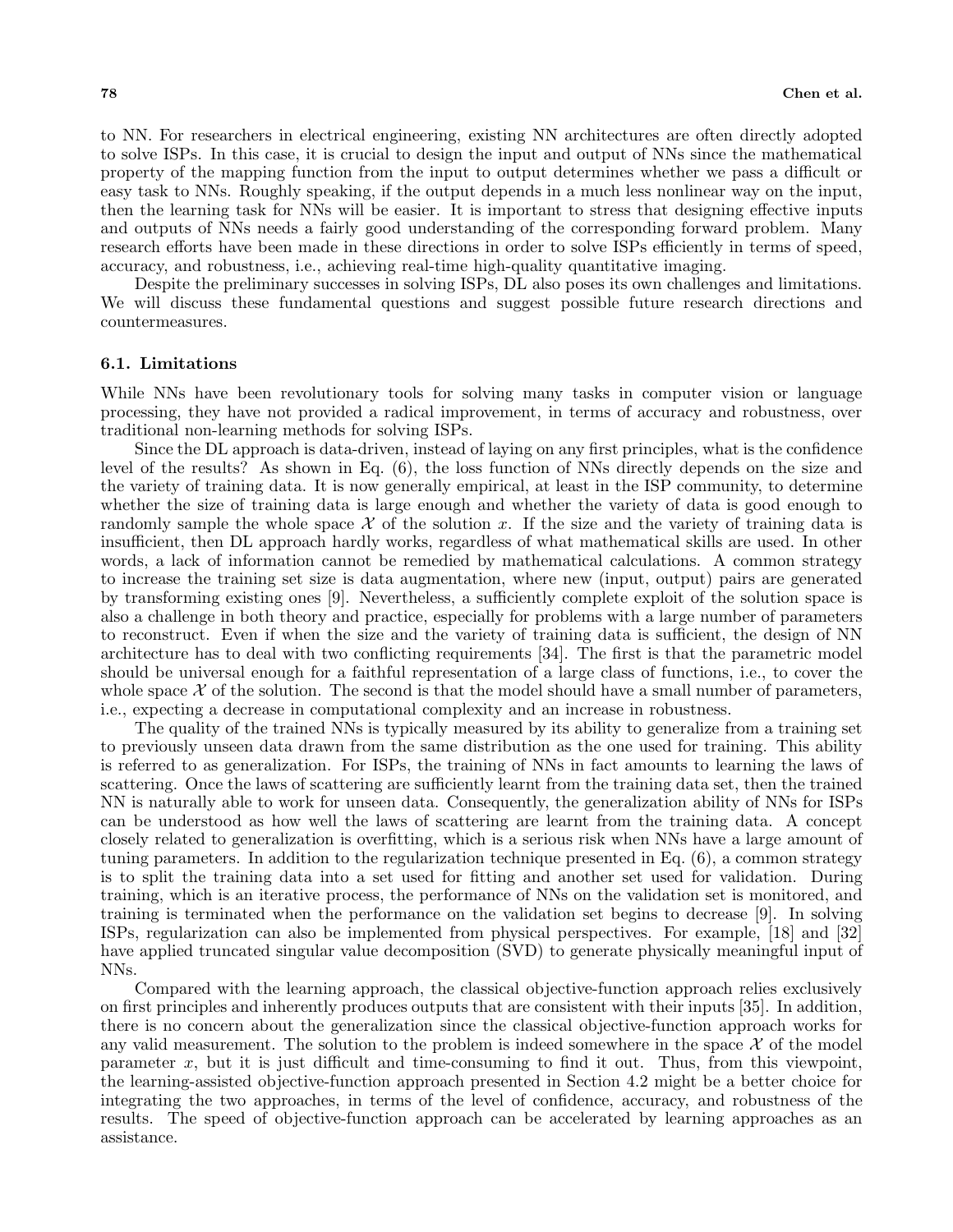### **6.2. Future Works**

On the one hand, the insights that researchers have gained in developing approximate direct inverses or effective iterative solvers should be further exploited to improve the performance of NNs. For example, some iterative algorithms, such as the contraction integral equations [36, 37], are specially designed to tackle highly nonlinear ISPs, i.e., the case of strong scattering scatterer. A future direction would be incorporating the physical and mathematical insights presented in these algorithms into the architectures of NNs so as to reduce the degree of nonlinearity of the mapping function from the input to the output of NNs.

On the other hand, the state-of-the-art techniques developed in the DL community should also be referenced for tackling general regression problems, including ISPs. For example, the generative adversarial network (GAN) may offer a way to break current limits in supervised learning [7]. GANs are generative models since they create new data instances that resemble the training data. GANs consist of a generator NN that learns to produce the target output and a discriminator NN that learns to distinguish ground-truth data from the output of the generator. GANs are promising since they not only solve inverse problems, but also improve generalization capabilities.

The research work that applies NNs to solve other physics-based inverse problems might benefit the research of ISPs, and vice versa. For example, the problem of electric impedance tomography (EIT) exhibits great similarity to ISPs since the former is a quasi-static approximation of the latter. The Deep D-Bar approach [38], the dominant-current deep learning scheme (DC-DLS) [39], and the induced-current learning method (ICLM) [40] have been proposed for the realtime electrical impedance tomography of the chest. In [41], a dynamical touch sensing is studied by means of a spatio-temporal based EIT imaging on a conductive fabric. Photoacoustic tomography (PAT) is an imaging technique that utilizes coupled physics, i.e., acoustics and optics, both of which are governed by wave equations. In [42], a model-based learning NN has been tested on a set of segmented vessels from lung computed tomography scans and then applied to in-vivo photoacoustic measurement data. Indeed, many research societies are developing various DL models to achieve real-time quantitative imaging.

An inverse problem solver is closely related to its corresponding forward problem solver. The DL networks developed for solving the forward problem might bring some insights into solving the inverse problem. In [43], a DL technique is used to solve to a 2D electrostatic problem with significantly reduced computational time. Another promising research direction in the area of DL approaches for ISPs is to solve solve 3D inverse problems, since most real-world ISPs are 3D ones. A substantial increase in the number of model parameters, compared with its 2D counterpart, poses compelling challenges to DL networks. Only when DL approaches work well for 3D ISPs in real time, can we say DL approaches radically changed the way of solving ISPs. A preliminary research working on 3D case is [28], where a 3D electromagnetic ISP with layered media background is solved by using a 3D U-Net.

# **REFERENCES**

- 1. Le Cun, Y., Y. Bengio, and G. Hinton, "Deep learning," *Nature*, Vol. 521, No. 7553, 436–444, 2015.
- 2. Li, H., Y. Yang, D. Chen, and Z. Lin, "Optimization algorithm inspired deep neural network structure design," *Proceedings of the 10th Asian Conference on Machine Learning*, (J. Zhu and I. Takeuchi, eds.), Vol. 95 of *Proceedings of Machine Learning Research*, 614–629, PMLR, Nov. 14– 16, 2018.
- 3. Yang, Y., J. Sun, H. Li, and Z. Xu, "Deep ADMM-Net for compressive sensing MRI," *Advances in Neural Information Processing Systems*, Vol. 29, 10–18, Curran Associates, Inc., 2016.
- 4. Lu, Y., A. Zhong, Q. Li, and B. Dong, "Beyond finite layer neural networks: Bridging deep architectures and numerical differential equations," *International Conference on Machine Learning*, 3276–3285, 2018.
- 5. E, W., "A proposal on machine learning via dynamical systems," *Communications in Mathematics and Statistics*, Vol. 5, No. 1, 1–11, 2017.
- 6. E, W., J. Han, and Q. Li, "A mean-field optimal control formulation of deep learning," *Research in the Mathematical Sciences*, Vol. 6, No. 1, 10, 2019.
- 7. Goodfellow, I., Y. Bengio, and A. Courville, *Deep Learning*, MIT Press, 2016.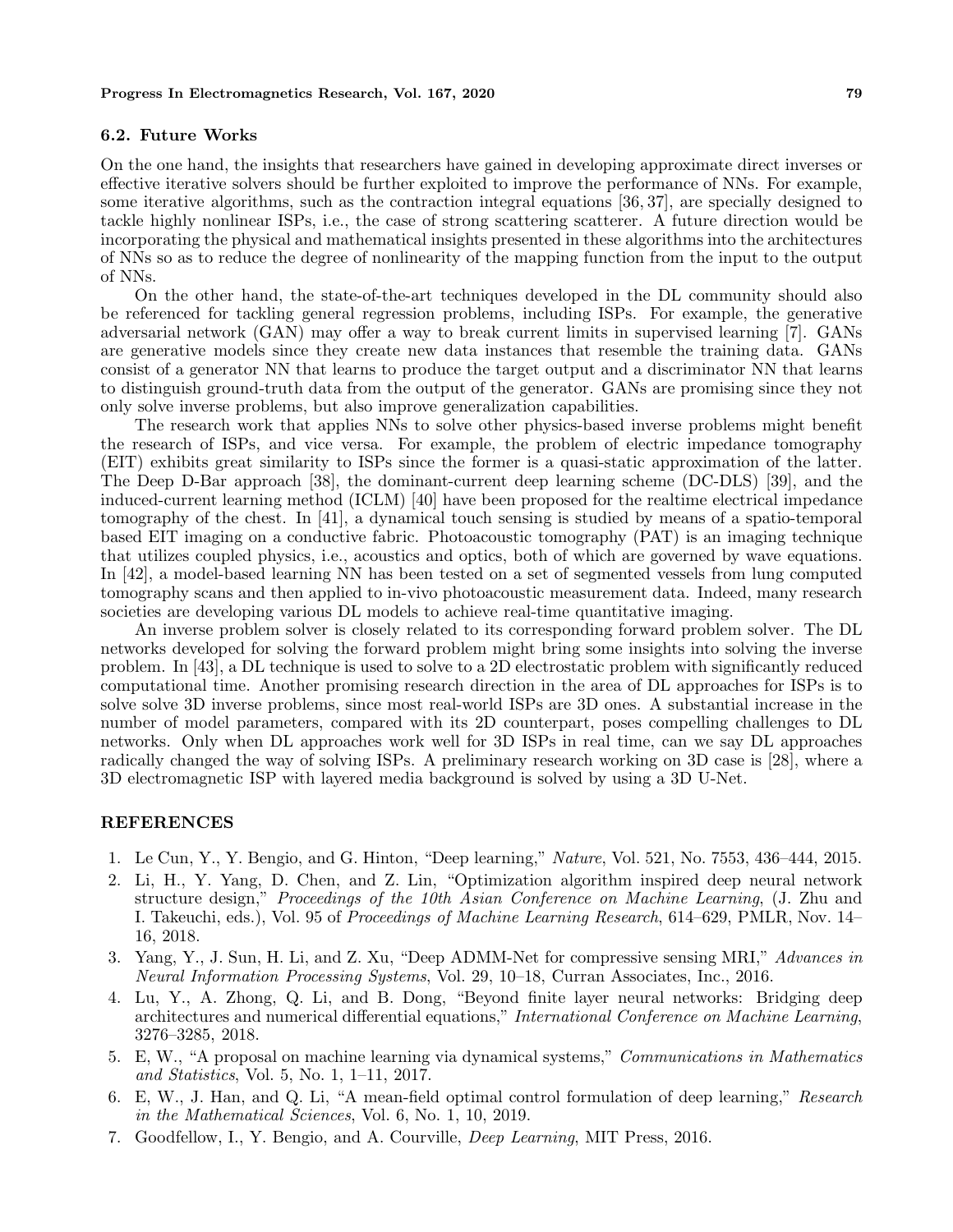- 8. Chen, X., *Computational Methods for Electromagnetic Inverse Scattering*, Wiley, 2018.
- 9. McCann, M. T., K. H. Jin, and M. Unser, "Convolutional neural networks for inverse problems in imaging: A review," *IEEE Signal Processing Magazine*, Vol. 34, No. 6, 85–95, 2017.
- 10. Lucas, A., M. Iliadis, R. Molina, and A. K. Katsaggelos, "Using deep neural networks for inverse problems in imaging: beyond analytical methods," *IEEE Signal Processing Magazine*, Vol. 35, No. 1, 20–36, 2018.
- 11. Massa, A., D. Marcantonio, X. Chen, M. Li, and M. Salucci, "DNNs as applied to electromagnetics, antennas, and propagation — A Review," *IEEE Antennas and Wireless Propagation Letters*, Vol. 18, No. 11, 2225–2229, 2019.
- 12. Caorsi, S. and P. Gamba, "Electromagnetic detection of dielectric cylinders by a neural network approach," *IEEE Transactions on Geoscience and Remote Sensing*, Vol. 37, No. 2, 820–827, 1999.
- 13. Rekanos, I. T., "Neural-network-based inverse-scattering technique for online microwave medical imaging," *IEEE Transactions on Magnetics*, Vol. 38, 1061–1064, Mar. 2002.
- 14. Bermani, E., A. Boni, S. Caorsi, and A. Massa, "An innovative real-time technique for buried object detection," *IEEE Transactions on Geoscience and Remote Sensing*, Vol. 41, 927–931, Apr. 2003.
- 15. Salucci, M., N. Anselmi, G. Oliveri, P. Calmon, R. Miorelli, C. Reboud, and A. Massa, "Real-time NDT-NDE through an innovative adaptive partial least squares SVR inversion approach," *IEEE Transactions on Geoscience and Remote Sensing*, Vol. 54, No. 11, 6818–6832, 2016.
- 16. Ran, P., Y. Qin, and D. Lesselier, "Electromagnetic imaging of a dielectric micro-structure via convolutional neural networks," *2019 27th European Signal Processing Conference (EUSIPCO)*, 1–5, IEEE, 2019.
- 17. Fajardo, J., J. Galvn, F. Vericat, M. Carlevaro, and R. Irastorza, "Phaseless microwave imaging of dielectric cylinders: An artificial neural networks-based approach," *Progress In Electromagnetics Research*, Vol. 166, 95–105, Dec. 2019.
- 18. Wei, Z. and X. Chen, "Deep-learning schemes for full-wave nonlinear inverse scattering problems," *IEEE Transactions on Geoscience and Remote Sensing*, Vol. 57, No. 4, 1849–1860, 2019.
- 19. Yao, H. M., W. E. I. Sha, and L. Jiang, "Two-step enhanced deep learning approach for electromagnetic inverse scattering problems," *IEEE Antennas and Wireless Propagation Letters*, Vol. 18, No. 11, 2254–2258, 2019.
- 20. Guo, R., X. Song, M. Li, F. Yang, S. Xu, and A. Abubakar, "Supervised descent learning technique for 2-D microwave imaging," *IEEE Transactions on Antennas and Propagation*, Vol. 67, No. 5, 3550–3554, 2019.
- 21. Adler, J. and O. Oktem, "Solving ill-posed inverse problems using iterative deep neural networks," ¨ *Inverse Problems*, Vol. 33, No. 12, 124007, 2017.
- 22. Chen, G., P. Shah, J. Stang, and M. Moghaddam, "Learning-assisted multi-modality dielectric imaging," *IEEE Transactions on Antennas and Propagation*, 1–14, 2019.
- 23. Sanghvi, Y., Y. Kalepu, and U. K. Khankhoje, "Embedding deep learning in inverse scattering problems," *IEEE Transactions on Computational Imaging*, Vol. 6, 46–56, 2020.
- 24. Chen, X., "Subspace-based optimization method for solving inverse scattering problems," *IEEE Trans. Geosci. Remote Sens.*, Vol. 48, 42–49, 2010.
- 25. Sun, Y., Z. Xia, and U. S. Kamilov, "Efficient and accurate inversion of multiple scattering with deep learning," *Optics Express*, Vol. 26, No. 11, 14678–14688, 2018.
- 26. Li, L., L. G. Wang, F. L. Teixeira, C. Liu, A. Nehorai, and T. J. Cui, "DeepNIS: Deep neural network for nonlinear electromagnetic inverse scattering," *IEEE Transactions on Antennas and Propagation*, Vol. 67, No. 3, 1819–1825, 2019.
- 27. Li, L., L. G. Wang, and F. L. Teixeira, "Performance analysis and dynamic evolution of deep convolutional neural network for electromagnetic inverse scattering," *IEEE Antennas and Wireless Propagation Letters*, Vol. 18, No. 11, 2259–2263, 2019.
- 28. Xiao, J., J. Li, Y. Chen, F. Han, and Q. H. Liu, "Fast electromagnetic inversion of inhomogeneous scatterers embedded in layered media by born approximation and 3-D U-Net," *IEEE Geoscience and Remote Sensing Letters*, 1–5, 2019.